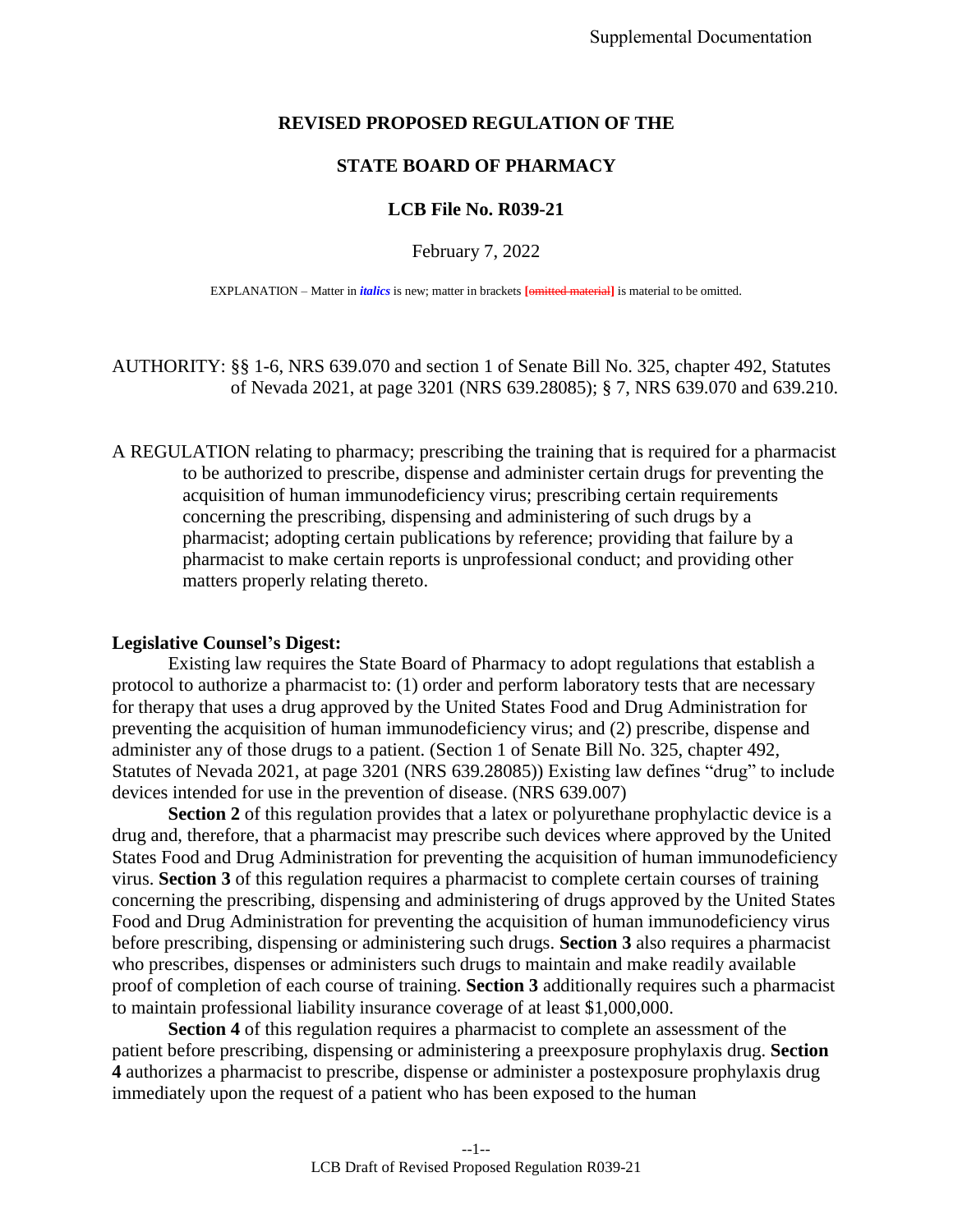immunodeficiency virus and requires the pharmacist to complete an assessment to continue the treatment after the initial prescribing, dispensing or administering of such a drug. **Section 4** also requires a pharmacist who prescribes, dispenses or administers a preexposure prophylaxis drug or postexposure prophylaxis drug to provide counsel and certain information to the patient.

**Section 5** of this regulation adopts by reference certain guidelines from the Centers for Disease Control and Prevention of the United States Department of Health and Human Services. **Section 6** of this regulation requires a pharmacist to comply with those guidelines and all applicable federal and state laws when prescribing, dispensing and administering drugs approved by the United States Food and Drug Administration for preventing the acquisition of human immunodeficiency virus. **Section 6** authorizes a pharmacist to prescribe, dispense and administer not more than a 30-day supply of such a drug without completing the laboratory testing required by those guidelines and **section 4** under certain circumstances. **Section 6** additionally requires a pharmacist who prescribes, dispenses or administers such a drug to establish and adhere to a plan of care for treatment using the drug.

Existing law: (1) requires providers of health care to make certain reports concerning cases of communicable diseases, drug overdoses and attempted suicides; and (2) deems a pharmacist to be a provider of health care for that purpose. (NRS 441A.110, as amended by section 5 of Senate Bill No. 229, chapter 290, Statutes of Nevada 2021, at page 1663, NRS 441A.150, as amended by section 6.4 of Assembly Bill No. 181, chapter 185, Statutes of Nevada 2021, at page 864) **Section 7** of this regulation provides that the failure by a pharmacist to comply with those reporting requirements is unprofessional conduct, thereby subjecting the pharmacist to disciplinary action. (NRS 639.210)

**Section 1.** Chapter 639 of NAC is hereby amended by adding thereto the provisions set

forth as sections 2 to 6, inclusive, of this regulation.

**Sec. 2.** *For the purposes of section 1 of Senate Bill No. 325, chapter 492, Statutes of* 

*Nevada 2021, at page 3201 (NRS 639.28085), and sections 2 to 6, inclusive, of this regulation,* 

*"drug" includes a latex or polyurethane prophylactic device, including, without limitation, a* 

*latex or polyurethane condom.*

**Sec. 3.** *1. A pharmacist may prescribe, dispense and administer drugs approved by the United States Food and Drug Administration for preventing the acquisition of human immunodeficiency virus pursuant to section 1 of Senate Bill No. 325, chapter 492, Statutes of Nevada 2021, at page 3201 (NRS 639.28085), if the pharmacist has completed a course of training concerning the prescribing, dispensing and administering of such drugs. The course must be:*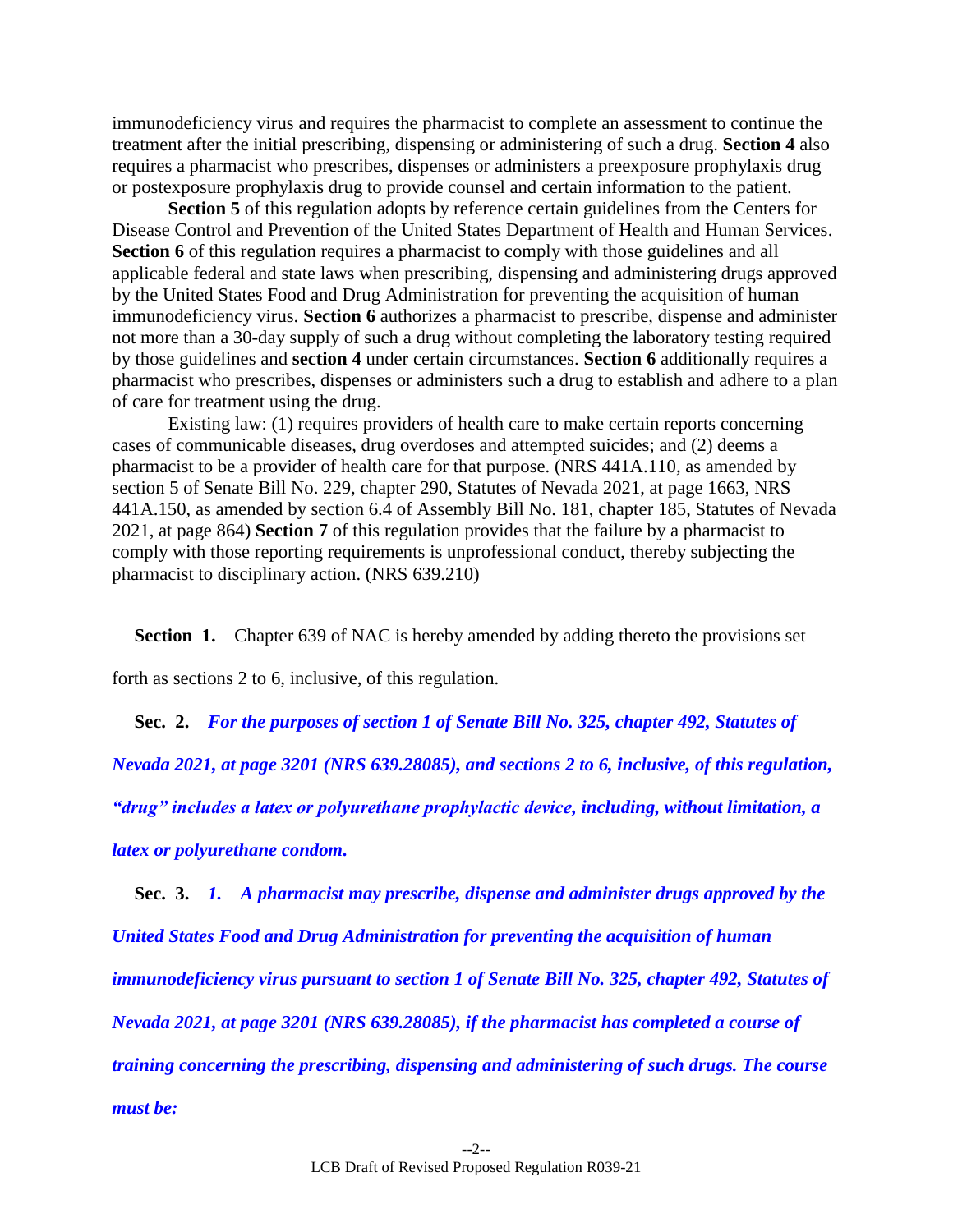*(a) Approved by the Accreditation Council for Pharmacy Education, or its successor organization; or* 

*(b) Offered by a college of pharmacy or department of pharmacy at a university accredited by the Accreditation Council for Pharmacy Education, or its successor organization.* 

*2. A pharmacist who prescribes, dispenses or administers drugs approved by the United States Food and Drug Administration for preventing the acquisition of human immunodeficiency virus pursuant to section 1 of Senate Bill No. 325, chapter 492, Statutes of Nevada 2021, at page 3201 (NRS 639.28085), shall maintain and make readily available proof of completion of a course completed pursuant to subsection 1 while the pharmacist prescribes, dispenses or administers such drugs, as applicable, and for at least 2 years following that prescribing, dispensing or administering.* 

*3. A pharmacist who prescribes, dispenses or administers drugs approved by the United States Food and Drug Administration for preventing the acquisition of human immunodeficiency virus pursuant to section 1 of Senate Bill No. 325, chapter 492, Statutes of Nevada 2021, at page 3201 (NRS 639.28085), shall maintain professional liability insurance coverage of at least \$1,000,000.* 

**Sec. 4.** *1. Except as otherwise provided in subsection 2 of section 6 of this regulation, a pharmacist shall, before prescribing, dispensing or administering a preexposure prophylaxis drug pursuant to section 1 of Senate Bill No. 325, chapter 492, Statutes of Nevada 2021, at page 3201 (NRS 639.28085), complete an assessment of the patient that includes, without limitation:* 

*(a) A test for human immunodeficiency virus;* 

*(b) A test for renal function;*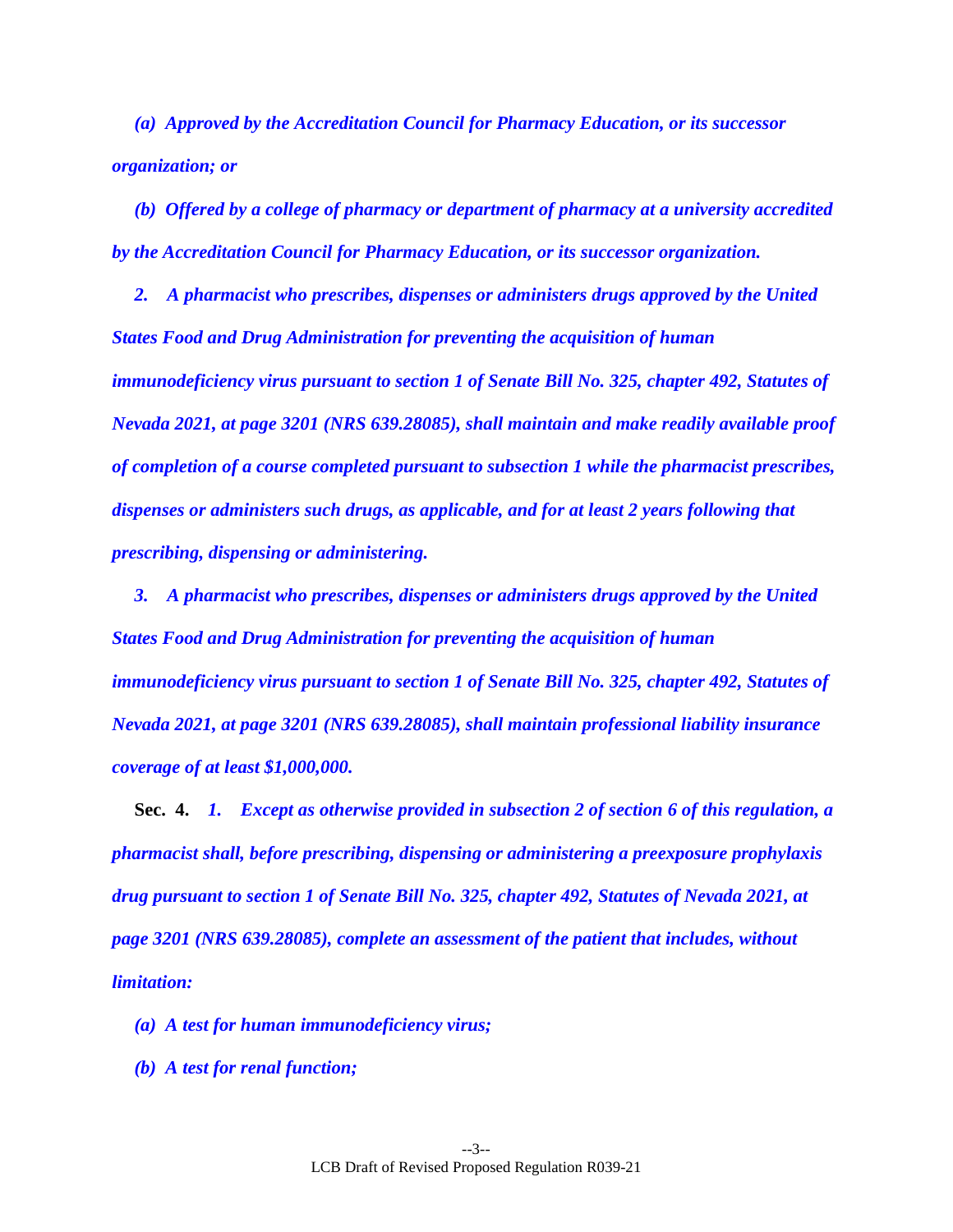*(c) A test for hepatitis B; and* 

*(d) An evaluation for any signs and symptoms of acute human immunodeficiency virus infection.* 

*2. A pharmacist may prescribe, dispense or administer a postexposure prophylaxis drug pursuant to section 1 of Senate Bill No. 325, chapter 492, Statutes of Nevada 2021, at page 3201 (NRS 639.28085), immediately upon the request of a patient who has recently been exposed to human immunodeficiency virus. Except as otherwise provided in subsection 2 of section 6 of this regulation, the pharmacist shall, before continuation of treatment using such drugs beyond the initial prescribing, dispensing or administering, complete an assessment of the patient that includes, without limitation:* 

- *(a) A test for human immunodeficiency virus;*
- *(b) A pregnancy test if the patient is a woman of child-bearing age;*
- *(c) A test for liver function;*
- *(d) A test for renal function;*
- *(e) A test and screening for sexually transmitted infections;*
- *(f) A test for hepatitis B; and*
- *(g) A test for hepatitis C.*

*3. Upon prescribing, dispensing or administering a preexposure prophylaxis drug or a postexposure prophylaxis drug pursuant to section 1 of Senate Bill No. 325, chapter 492, Statutes of Nevada 2021, at page 3201 (NRS 639.28085), a pharmacist shall counsel the patient and provide information on the drug dispensed or administered, including, without limitation:* 

*(a) The proper administration and storage of the drug;*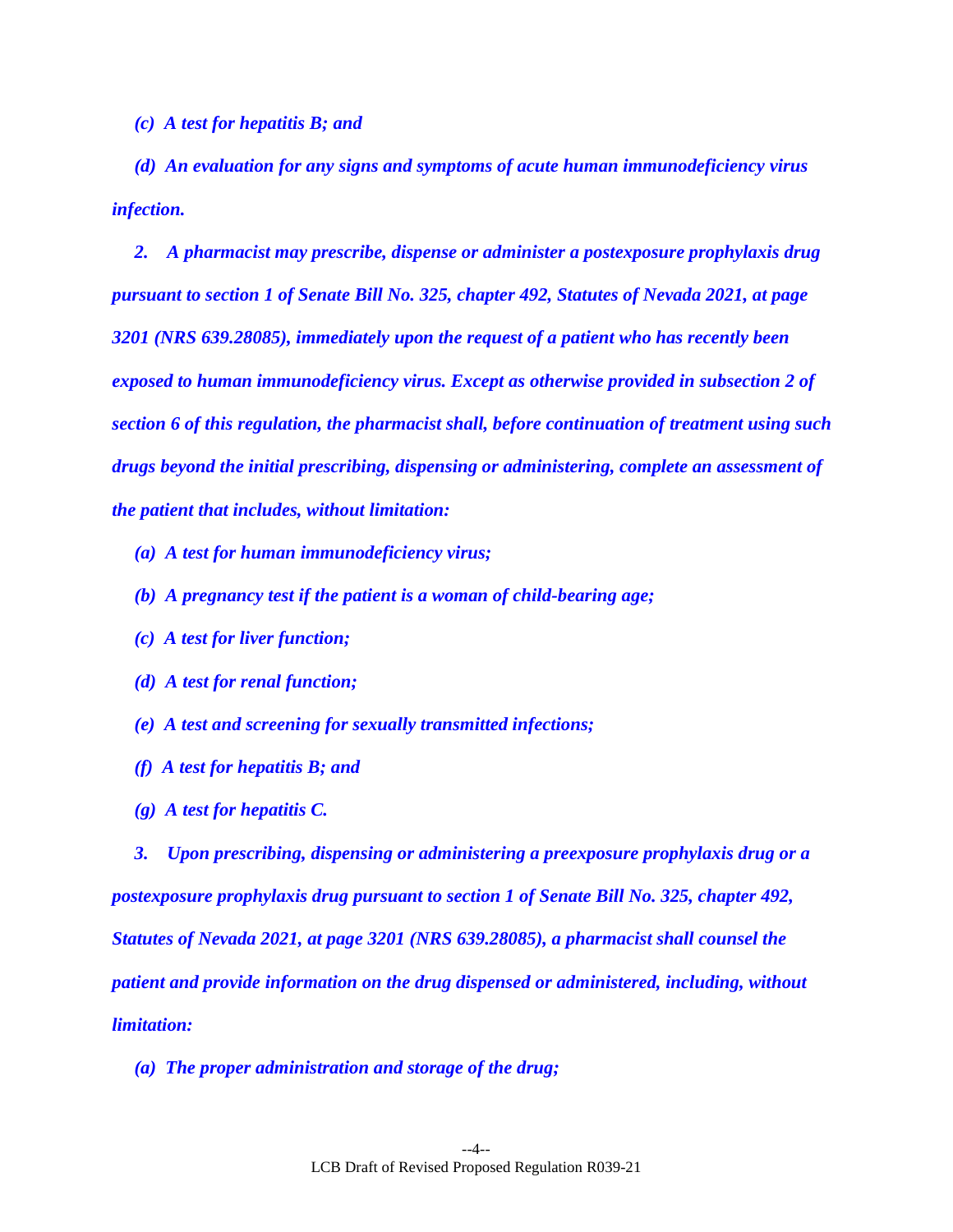*(b) The proper dosage of the drug;* 

*(c) The effectiveness of the drug;* 

*(d) The potential side effects of the drug;*

*(e) The need to be regularly tested for human immunodeficiency virus;* 

*(f) The need to adhere to the treatment; and* 

*(g) If applicable, the inability of the drug to prevent sexually transmitted infections other than the human immunodeficiency virus.* 

*4. As used in this section:* 

*(a) "Postexposure prophylaxis drug" means a drug approved by the United States Food and Drug Administration for preventing the acquisition of human immunodeficiency virus that is designed to be administered after exposure to the virus.* 

*(b) "Preexposure prophylaxis drug" means a drug approved by the United States Food and Drug Administration for preventing the acquisition of human immunodeficiency virus that is designed to be administered before exposure to the virus.* 

**Sec. 5.** *1. Except as otherwise provided in subsection 2, the following publications are hereby adopted by reference:* 

*(a) Preexposure Prophylaxis for the Prevention of HIV Infection in the United States - 2017 Update - A Clinical Practice Guideline, published by the Centers for Disease Control and Prevention of the United States Department of Health and Human Services. A copy of this publication may be obtained free of charge at the Internet address* 

*https://www.cdc.gov/hiv/pdf/risk/prep/cdc-hiv-prep-guidelines-2017.pdf, or, if that Internet website ceases to exist, from the Board.*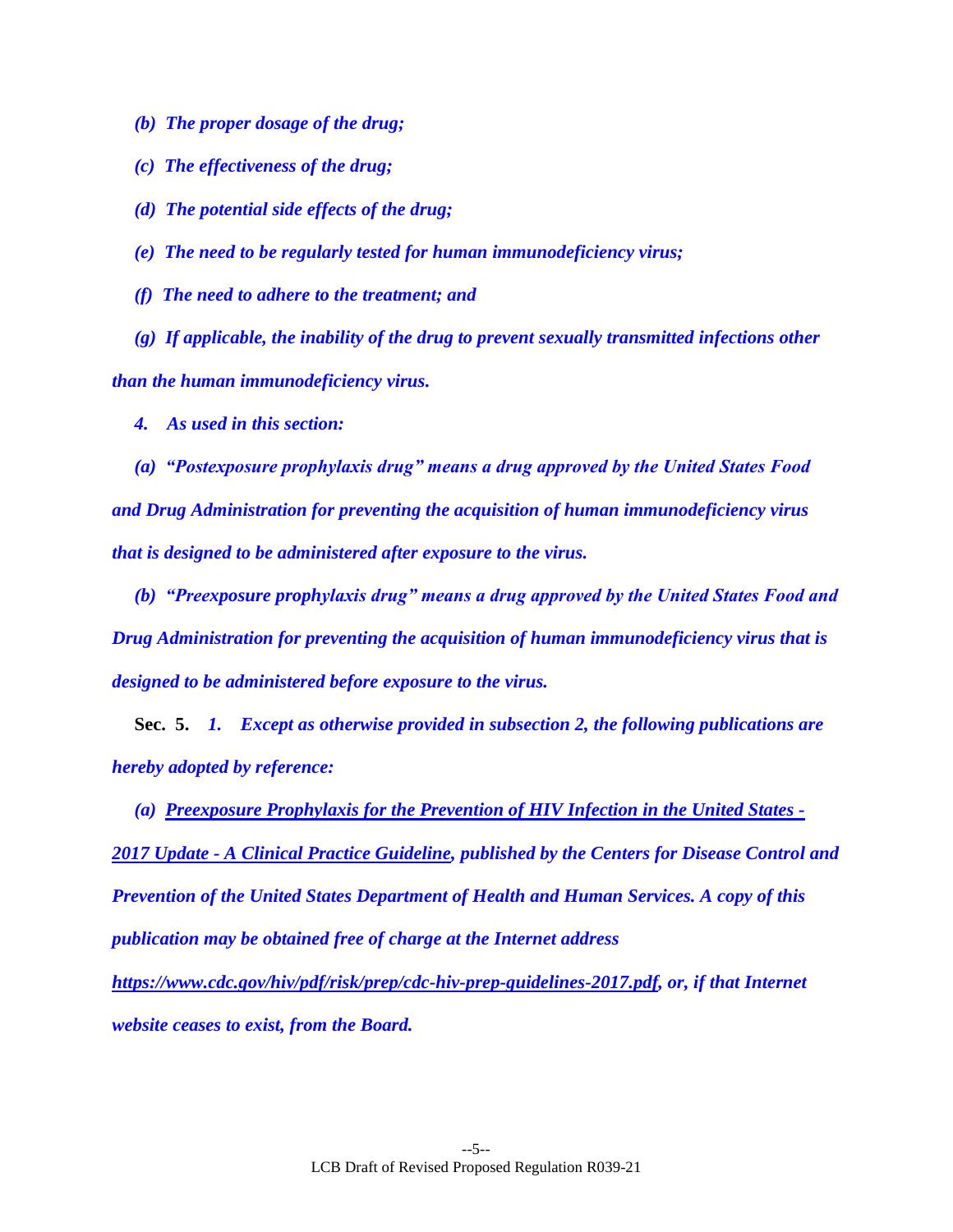*(b) Updated Guidelines for Antiretroviral Postexposure Prophylaxis After Sexual, Injection Drug Use, or Other Nonoccupational Exposure to HIV - United States, 2016, published by the Centers for Disease Control and Prevention of the United States Department of Health and Human Services. A copy of this publication may be obtained free of charge at the Internet address https://www.cdc.gov/hiv/pdf/programresources/cdc-hiv-npepguidelines.pdf, or, if that Internet website ceases to exist, from the Board.* 

*2. Except as otherwise provided in this subsection, the most current version of a publication adopted by reference in subsection 1 which is published will be deemed to be adopted by reference. The Board will periodically review and determine, within 30 days after the review, whether any change made to a publication listed in subsection 1 is appropriate for application in this State. If the Board does not disapprove a change to an adopted publication within 30 days after the review, the change is deemed to be approved by the Board.* 

**Sec. 6.** *1. Except as otherwise provided in subsection 2, a pharmacist shall comply with the publications adopted by reference in section 5 of this regulation and all applicable federal and state laws and regulations, including, without limitation, laws and regulations relating to labeling of prescriptions and keeping records, when prescribing, dispensing and administering drugs approved by the United States Food and Drug Administration for preventing the acquisition of human immunodeficiency virus pursuant to section 1 of Senate Bill No. 325, chapter 492, Statutes of Nevada 2021, at page 3201 (NRS 639.28085).* 

*2. A pharmacist may prescribe, dispense and administer up to a 30-day supply of a drug approved by the United States Food and Drug Administration for preventing the acquisition of human immunodeficiency virus to continue treatment without completing the requirements*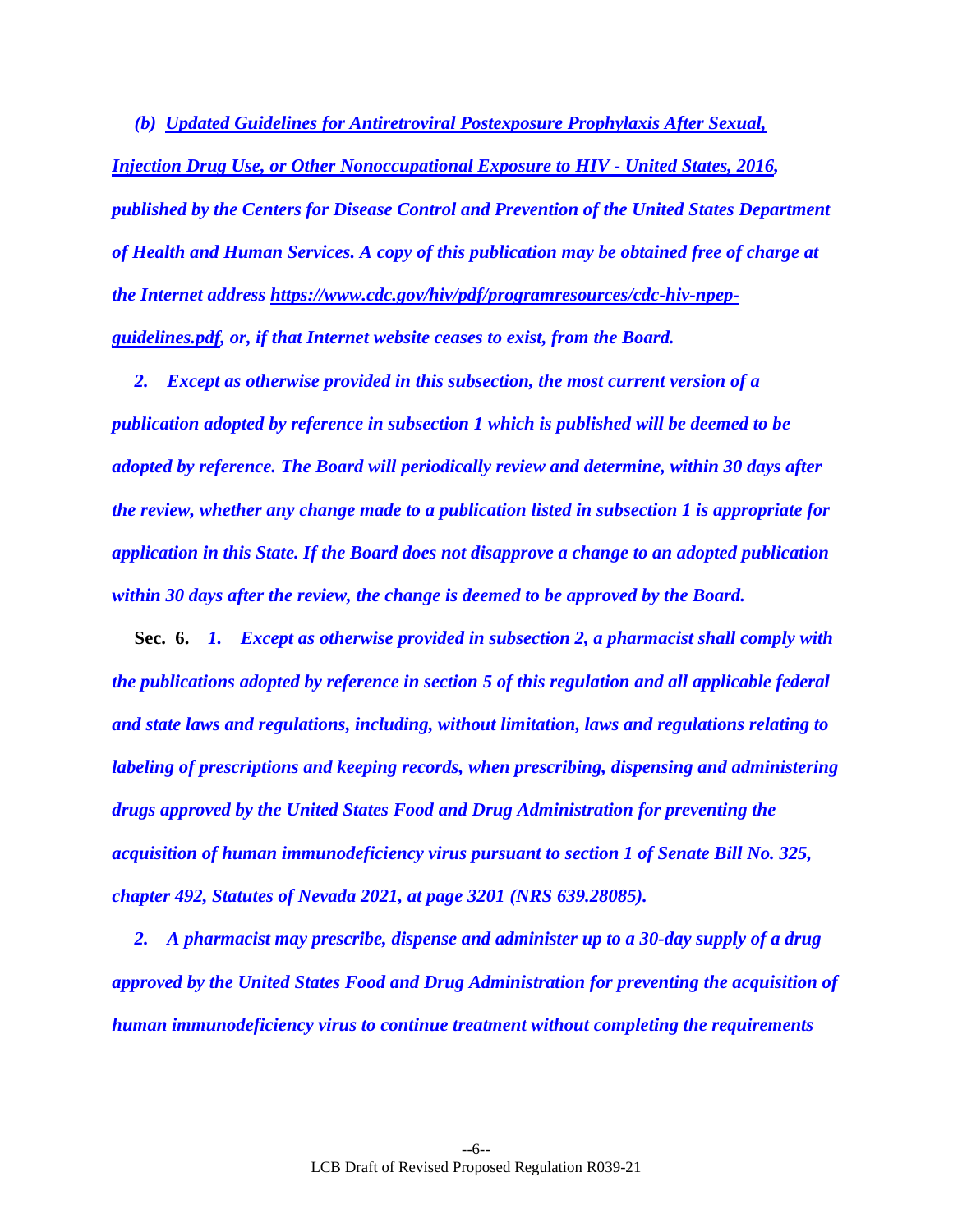*for laboratory testing prescribed in section 4 of this regulation or the publications adopted by reference in section 5 of this regulation if the pharmacist:* 

*(a) Makes a good faith effort to obtain and review the laboratory history of the patient;* 

*(b) Completes an assessment of the patient;* 

*(c) Reviews potential adverse side effects with the patient; and* 

*(d) Determines that the benefit of continuing the treatment outweighs the risk of not continuing the treatment.* 

*3. A pharmacist who prescribes, dispenses or administers a drug approved by the United States Food and Drug Administration for preventing the acquisition of human immunodeficiency virus pursuant to section 1 of Senate Bill No. 325, chapter 492, Statutes of Nevada 2021, at page 3201 (NRS 639.28085), must establish and adhere to a plan of care for treatment using the drug. The plan must include, without limitation, support and ongoing assessment as required by the publications adopted by reference in section 5 of this regulation.* 

**Sec. 7.** NAC 639.945 is hereby amended to read as follows:

639.945 1. The following acts or practices by a holder of any license, certificate or registration issued by the Board or any employee of any business holding any such license, certificate or registration are declared to be, specifically but not by way of limitation, unprofessional conduct and conduct contrary to the public interest:

(a) Manufacturing, compounding, selling, dispensing or permitting to be manufactured, compounded, sold or dispensed substandard drugs or preparations.

(b) Except as otherwise provided in NRS 639.2583 to 639.2808, inclusive, for substitutions of generic drugs, dispensing or causing to be dispensed a different drug or brand of drug in place of the drug or brand of drug ordered or prescribed, unless the express permission of the orderer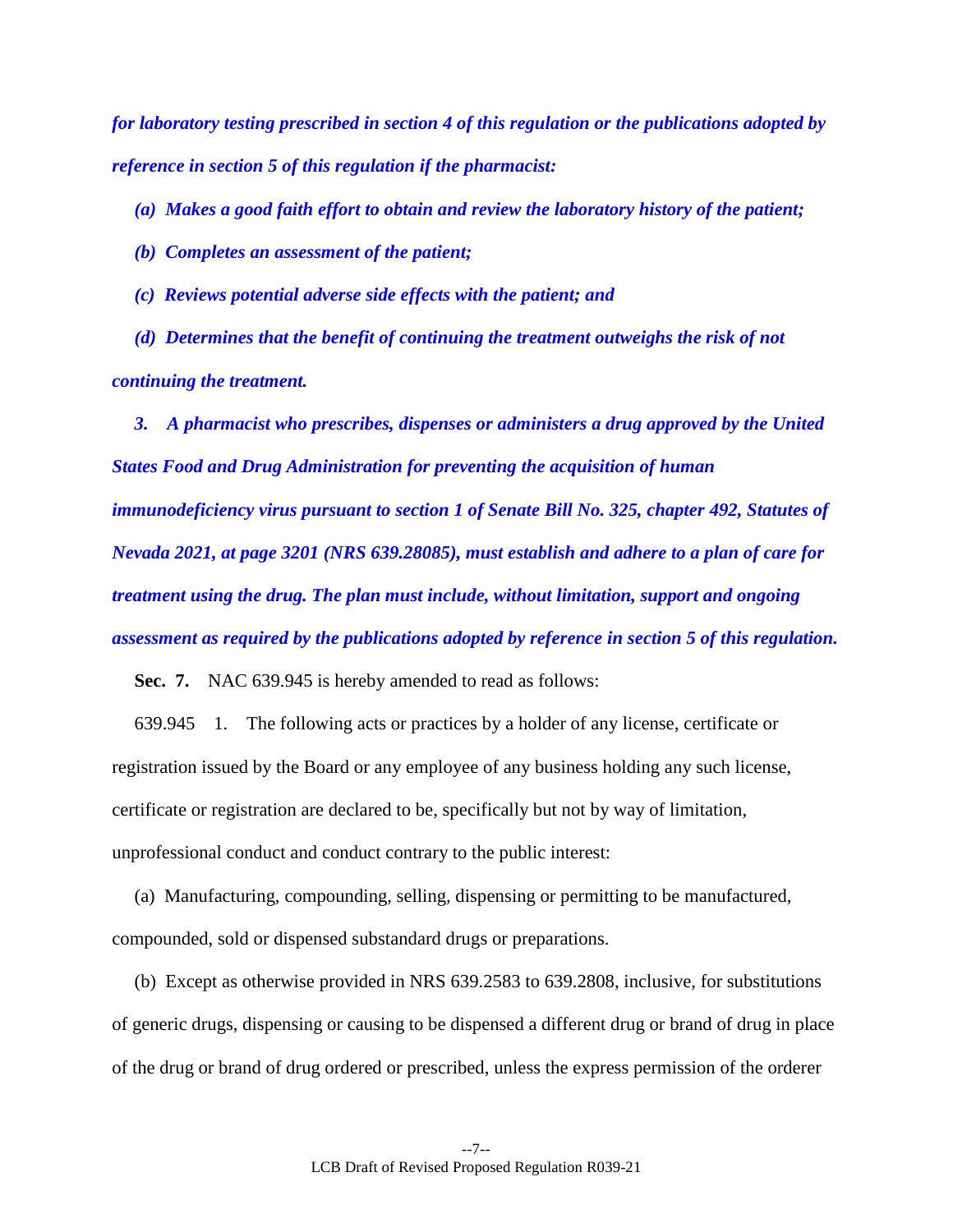or prescriber is obtained and, in the case of a written prescription, unless the following information is recorded on the prescription by the person obtaining permission:

(1) The date on which the permission was granted;

- (2) The name of the practitioner granting the permission;
- (3) The name of the person obtaining the permission;
- (4) The name of the drug dispensed; and
- (5) The name of the manufacturer or distributor of the drug.
- (c) Using secret formulas.

(d) Except as otherwise provided by subsection 2 of NRS 639.2396, failing strictly to follow the instructions of the person writing, making or ordering a prescription or chart order as to its filling or refilling, the content of the label of the prescription or giving a copy of the prescription or chart order to any person except as permitted by law.

(e) Failing to confer with the person writing, making or ordering a prescription or chart order if there is an error or omission in it which should be questioned.

(f) Operating a pharmacy at a location other than the location at which the pharmacy is licensed to operate.

(g) Supplying or diverting drugs, biologicals, medicines, substances or devices which are legally sold in pharmacies or by wholesalers, so that unqualified persons can circumvent any law pertaining to the legal sale of such articles.

(h) Performing or in any way being a party to any fraudulent or deceitful practice or transaction.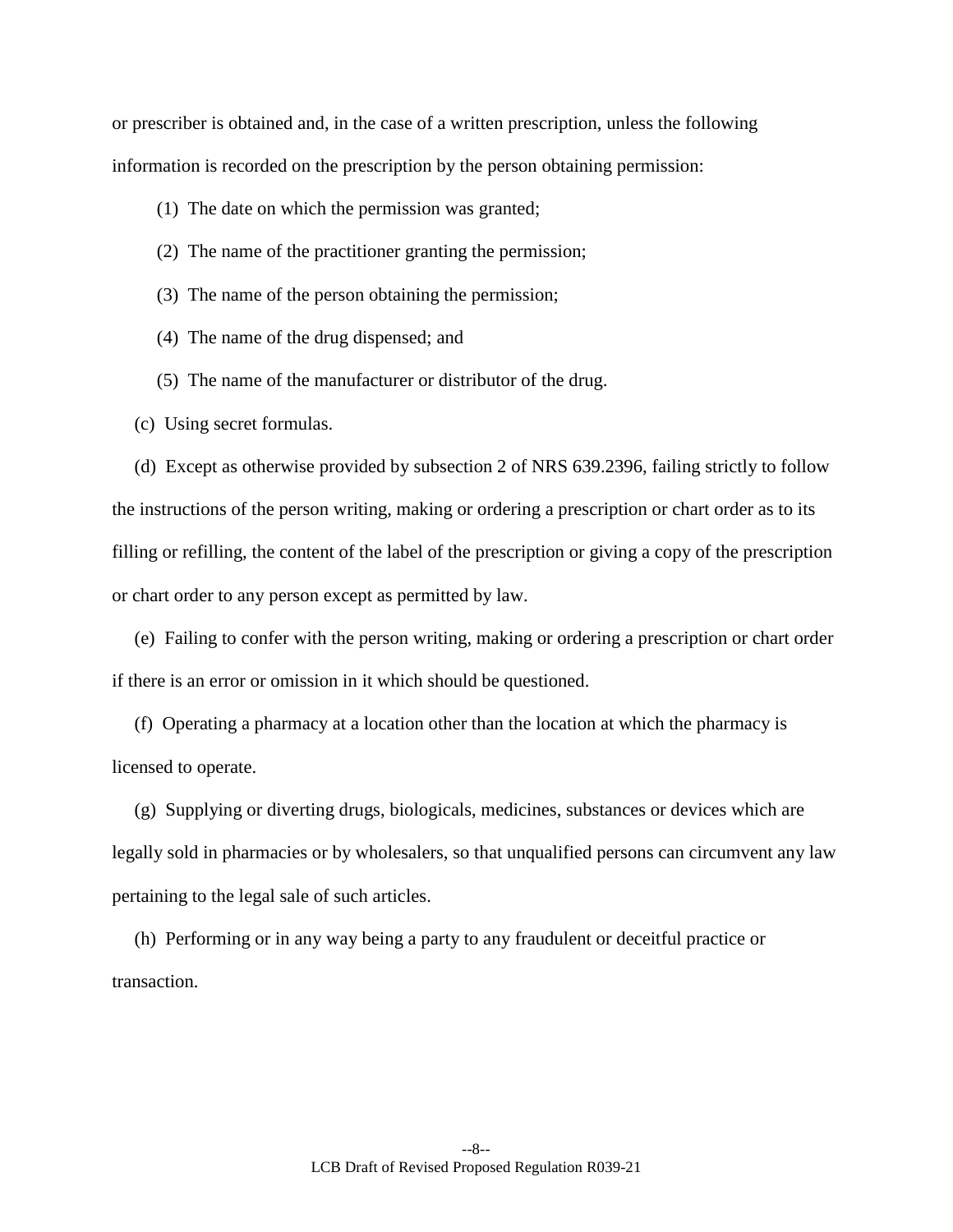(i) Performing any of his or her duties as the holder of a license, certificate or registration issued by the Board, or as the owner of a business or an entity licensed by the Board, in an incompetent, unskillful or negligent manner.

(j) Aiding or abetting a person not licensed to practice pharmacy in the State of Nevada.

(k) Performing any act, task or operation for which licensure, certification or registration is required without the required license, certificate or registration.

(l) Violating any term or condition of a subpoena or order issued by the Board or the staff of the Board.

(m) Failing to provide any document, data or information that is required to be made and maintained pursuant to chapters 453, 454, 585 and 639 of NRS and chapters 453, 454, 585 and 639 of NAC to a member of the Board or a member of the staff of the Board upon his or her request.

(n) Except as otherwise provided in subsection 2:

(1) Dispensing a drug as a dispensing practitioner to a patient or animal or owner of an animal with whom the dispensing practitioner does not have a bona fide therapeutic relationship; or

(2) Prescribing a drug as a prescribing practitioner to a patient with whom the prescribing practitioner does not have a bona fide therapeutic relationship.

*(o) Failure by a pharmacist to comply with the provisions of chapter 441A of NRS and chapter 441A of NAC concerning the reporting of cases of communicable diseases, drug overdoses and attempted suicides.*

2. It is not unprofessional conduct or conduct contrary to the public interest for a practitioner to prescribe or dispense a drug under the circumstances described in paragraph (n) of